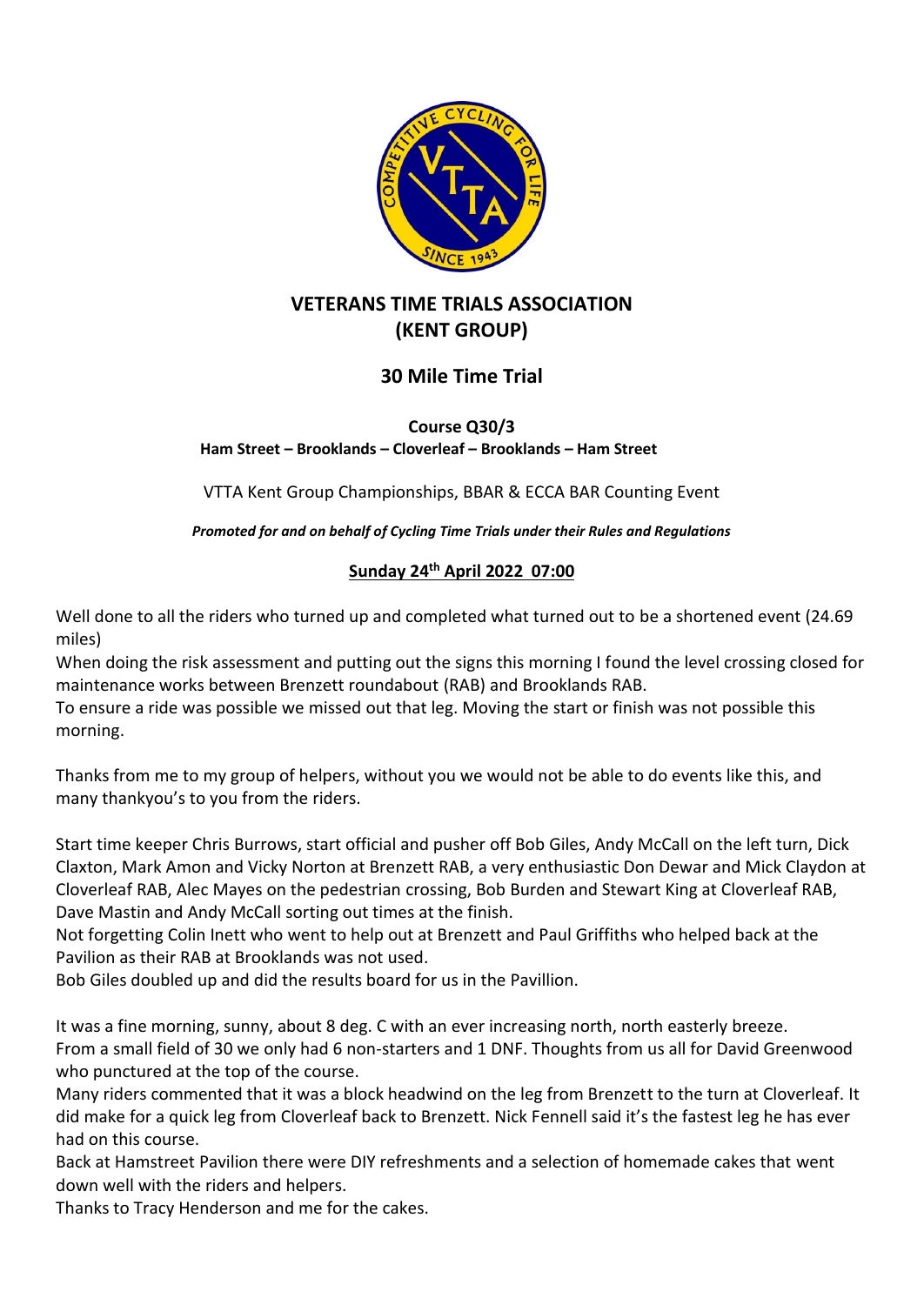This Veteran Time Trial Association (Kent) event did not disappoint for some riders. Awards were presented to the riders and expenses to the helpers to some generous applause from those present. (If you did not collect your award/expenses please contact me and I will transfer it to you)

Mark Hill (VeloRefined Rule 5) was fastest Kent veteran on age standard and fastest male veteran on actual time with a 55:38.

Joy Payne (High Wycombe CC) was fastest female veteran on actual time with a 01:05:38.

Fastest rider of the day was local rider and winner of 5 national titles in 2021 Chris Fennell (The Independent Pedaler- Nopinz) with 50:01.

#### VTTA (Kent) Awards – Veteran Riders

1<sup>st</sup> on age standard: Mark Hill VeloRefined Rule 5 +12:22 £40 2<sup>nd</sup> on age standard: Steve Gooch Rye & District Wheelers CC +11:40 £30 3<sup>rd</sup> on age standard: Julian Fussell Southborough & District Wheelers +08:14 £20 4 th on age standard: Dave Hampton Ashford Wheelers + 07:52 £15

#### VTTA (Nat) Awards – Veteran Riders

Fastest female veteran on actual time Joy Payne High Wycombe CC 01:05:38 £15 Fastest male veteran on actual time Mark Hill VeloRefined Rule 5 55:38 £15

1<sup>st</sup> Club team of two on age standard Andy Robinson Ashford Wheelers +08:39 £10 David Hampton Ashford Wheelers +07:52 £10

Non Veteran Awards Fastest male rider - Chris Fennell (The Independent Pedaler- Nopinz) with 50:01. £15 Fastest female rider – not awarded

#### VETERAN RESULTS

Veteran standard times have been adjusted for the actual distance ridden 24.69 miles (thanks Bob Giles)

|                | <b>NAME</b> | <b>NAME</b>       | <b>GENDER</b> | <b>CLUB</b>               | <b>VET STD</b> | <b>TIME</b> | $VET +/-$ | <b>GROUP</b> |
|----------------|-------------|-------------------|---------------|---------------------------|----------------|-------------|-----------|--------------|
| 1              | Joy         | Payne             | Female        | High Wycombe CC           | 01:18:13       | 01:05:38    | 00:12:35  | L&HC         |
| $\overline{2}$ | Mark        | Hill              | Male          | <b>VeloRefined Rule 5</b> | 01:08:00       | 00:55:38    | 00:12:22  | <b>Kent</b>  |
|                |             |                   |               | Rye & District            |                |             |           |              |
| 3              | Steve       | Gooch             | Male          | <b>Wheelers CC</b>        | 01:08:30       | 00:56:50    | 00:11:40  | Kent         |
| 4              | Matthew     | Smith             | Male          | Colour Tech RT            | 01:05:31       | 00:55:58    | 00:09:33  |              |
| 5              | Keith       | Walker            | Male          | Wigmore CC                | 01:08:46       | 00:59:23    | 00:09:23  |              |
| 6              | Andy        | Robinson          | Male          | Ashford Whs               | 01:10:37       | 01:01:58    | 00:08:39  |              |
|                |             |                   |               | Southborough &            |                |             |           |              |
| 7              | Julian      | Fussell           | Male          | Dist. Whs                 | 01:06:40       | 00:58:26    | 00:08:14  | Kent         |
| 8              | Lucia       | <b>Borradaile</b> | Female        | CC Weymouth               | 01:17:48       | 01:09:50    | 00:07:58  | Wessex       |
| 9              | David       | Hampton           | Male          | Ashford Whs               | 01:07:45       | 00:59:53    | 00:07:52  | <b>Kent</b>  |
| 10             | Adrian      | Stead             | Male          | Thanet RC                 | 01:08:00       | 01:00:33    | 00:07:27  | Kent         |
| 11             | Benjamin    | Jones             | Male          | Penge Cycle Club          | 01:07:31       | 01:00:07    | 00:07:24  | Kent         |
| 12             | Lee         | <b>Buckman</b>    | Male          | Ashford Whs               | 01:06:28       | 01:00:37    | 00:05:51  |              |
| 13             | Michael     | Newman            | Male          | Ashford Whs               | 01:09:20       | 01:04:39    | 00:04:41  | Kent         |
| 14             | Colin       | Ashcroft          | Male          | West Kent RC              | 01:09:20       | 01:06:14    | 00:03:06  | Kent         |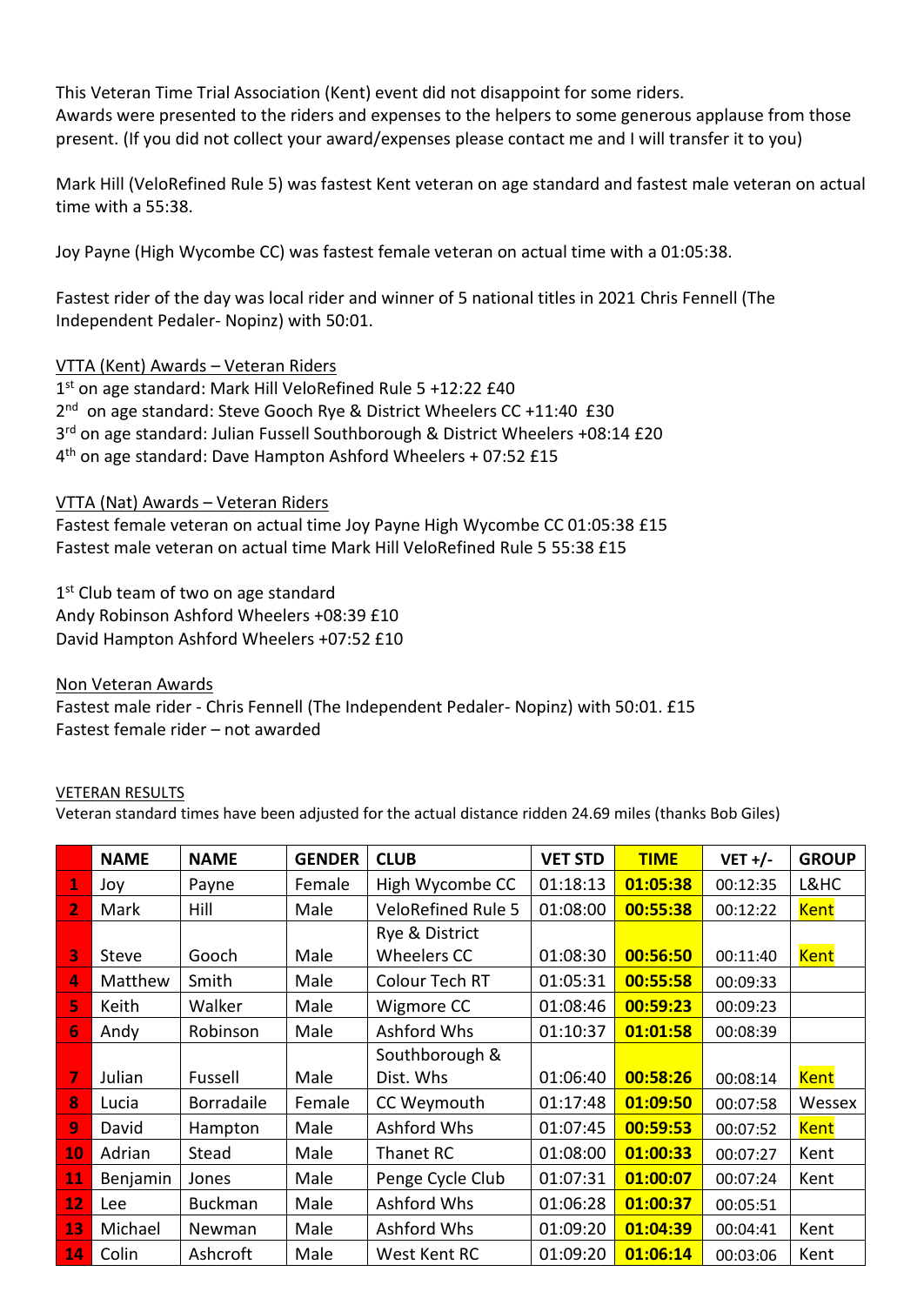| 15 | Andy   | <b>Burrows</b> | Male   | Thanet RC                 | 01:18:44 | 01:19:24     | $-00:00:40$              |      |
|----|--------|----------------|--------|---------------------------|----------|--------------|--------------------------|------|
| 16 | Mike   | Perry          | Male   | Thanet RC                 | 01:17:20 | 01:19:24     | $-00:02:04$              | Kent |
| 17 | Lesley | Newman         | Female | Ashford Whs               | 01:15:58 | 01:21:39     | $-00:05:41$              | Kent |
|    |        |                |        | Rye & District            |          |              |                          |      |
|    | David  | Greenwood      | Male   | Wheelers CC               | 01:08:46 | <b>DNF-P</b> | $\overline{\phantom{a}}$ | Kent |
|    |        |                |        | Endurance X               |          |              |                          |      |
|    | Neill  | Keaney         | Male   | Nature RC                 | 01:05:21 | <b>DNS</b>   |                          | Kent |
|    | Kevin  | Tye            | Male   | <b>VeloRefined Rule 5</b> | 01:09:38 | <b>DNS</b>   | $\overline{\phantom{a}}$ | Kent |
|    | Paul   | <b>Burrows</b> | Male   | Thanet RC                 | 01:05:53 | <b>DNS-A</b> |                          | Kent |
|    | Mathew | Lister         | Male   | Thanet RC                 | 01:05:21 | <b>DNS-A</b> | -                        | Kent |
|    | Andrew | Meilak         | Male   | <b>VeloRefined Rule 5</b> | 01:08:15 | <b>DNS-A</b> | -                        | Kent |

### EVENT RESULTS

|                         | <b>First Name</b> | <b>Last Name</b> | Club                         | <b>Time</b>  | Vet $+/-$                | Vet<br>Grp | <b>Bib</b>              |
|-------------------------|-------------------|------------------|------------------------------|--------------|--------------------------|------------|-------------------------|
|                         |                   |                  | The Independent Pedaler -    |              |                          |            |                         |
| $\mathbf{1}$            | Christopher       | Fennell          | Nopinz                       | 00:50:01     |                          |            | 30                      |
| $\overline{2}$          | <b>Nicholas</b>   | Fennell          | Thanet RC                    | 00:52:23     | $\overline{a}$           |            | <b>10</b>               |
| $\overline{\mathbf{3}}$ | Mark              | Hill             | <b>VeloRefined Rule 5</b>    | 00:55:38     | 00:12:22                 | Kent       | 25                      |
| $\overline{\mathbf{4}}$ | Matthew           | Smith            | Colour Tech RT               | 00:55:58     | 00:09:33                 |            | 22                      |
| 5                       | Steve             | Gooch            | Rye & District Wheelers CC   | 00:56:50     | 00:11:40                 | Kent       | 5                       |
| 6                       | Martin            | Fenna            | Ashford Whs                  | 00:57:00     |                          |            | $\overline{\mathbf{1}}$ |
| $\overline{ }$          | Julian            | Fussell          | Southborough & Dist. Whs     | 00:58:26     | 00:08:14                 | Kent       | <b>18</b>               |
| 8                       | Keith             | Walker           | 00:59:23<br>Wigmore CC       |              | 00:09:23                 |            | 21                      |
| 9                       | Samuel            | Robinson         | Ashford Whs                  | 00:59:32     |                          |            | 27                      |
| 10                      | David             | Hampton          | Ashford Whs                  | 00:59:53     | 00:07:52                 | Kent       | 26                      |
| 11                      | Benjamin          | Jones            | Penge Cycle Club             | 01:00:07     | 00:07:24                 | Kent       | <b>19</b>               |
| 12                      | Adrian            | Stead            | Thanet RC                    | 01:00:33     | 00:07:27                 | Kent       | 14                      |
| 14                      | Lee               | <b>Buckman</b>   | Ashford Whs                  | 01:00:37     | 00:05:51                 |            | <b>16</b>               |
| 15                      | Owen              | Fletcher         | Ashford Whs                  | 01:01:06     |                          |            | 24                      |
| 16                      | Andy              | Robinson         | Ashford Whs                  | 01:01:58     | 00:08:39                 |            | <b>11</b>               |
| 17                      | Michael           | Newman           | Ashford Whs                  | 01:04:39     | 00:04:41                 | Kent       | $\overline{7}$          |
| 18                      | Joy               | Payne            | High Wycombe CC              | 01:05:38     | 00:12:35                 | L&HC       | $6\phantom{1}$          |
| 19                      | Colin             | Ashcroft         | West Kent RC                 | 01:06:14     | 00:03:06                 | Kent       | 29                      |
| 20                      | Liam              | Fletcher         | Ashford Whs                  | 01:07:27     |                          |            | $\overline{2}$          |
| 21                      | Lucia             | Borradaile       | CC Weymouth                  | 01:09:50     | 00:07:58                 | Wessex     | $\overline{4}$          |
| 22                      | Mike              | Perry            | Thanet RC                    | 01:19:24     | 00:02:04                 | Kent       | $\overline{\mathbf{3}}$ |
| 23                      | Andy              | <b>Burrows</b>   | Thanet RC                    | 01:19:24     | 00:00:40                 |            | $\overline{\mathbf{8}}$ |
| 24                      | Lesley            | Newman           | Ashford Whs                  | 01:21:39     | 00:05:41                 | Kent       | 9                       |
|                         | David             | Greenwood        | Rye & District Wheelers CC   | <b>DNF-P</b> |                          | Kent       | 17                      |
|                         | Neill             | Keaney           | <b>Endurance X Nature RC</b> | <b>DNS</b>   | $\overline{\phantom{0}}$ | Kent       | 12                      |
|                         | Kevin             | Tye              | <b>VeloRefined Rule 5</b>    | <b>DNS</b>   | $\overline{\phantom{a}}$ | Kent       | 20                      |
|                         | Ben               | White            | Swale Tri Club               | <b>DNS</b>   | $\overline{\phantom{a}}$ |            | 23                      |
|                         | Paul              | <b>Burrows</b>   | Thanet RC                    | <b>DNS-A</b> | $\overline{\phantom{a}}$ | Kent       | <b>15</b>               |
|                         | Mathew            | Lister           | Thanet RC                    | <b>DNS-A</b> | $\overline{\phantom{a}}$ | Kent       | 28                      |
|                         | Andrew            | Meilak           | <b>VeloRefined Rule 5</b>    | <b>DNS-A</b> | $\overline{\phantom{a}}$ | Kent       | 31                      |